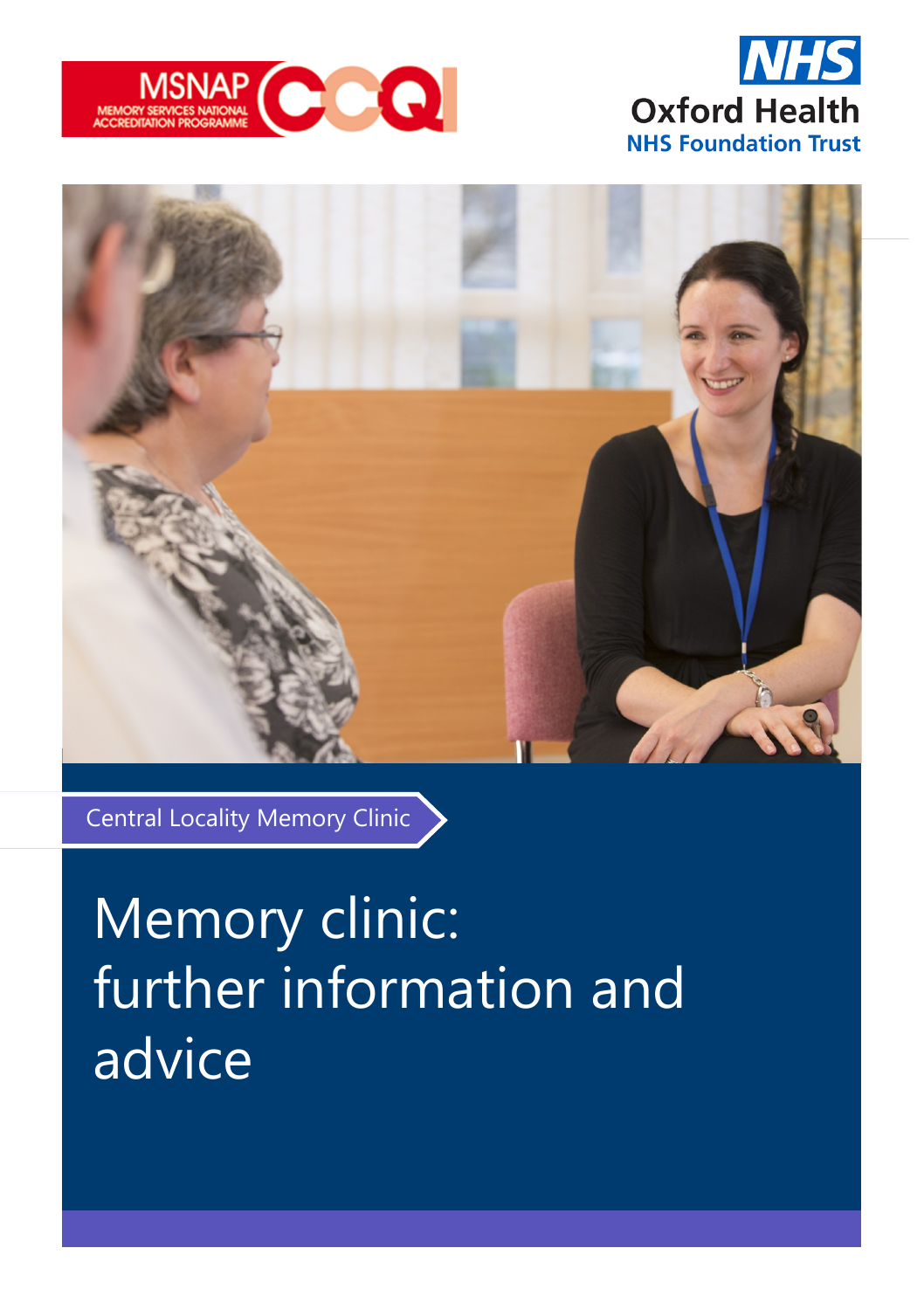## Your next appointment

Date: ……………………………

## Your memory clinic contacts

Your **doctor** is: ………………………….

Your **care co-ordinator** is: ………………………

Contact tel: 01856 904010 (9am - 5pm)

Out of hours (emergency only) tel: 01865 901 000

## Your medication

#### **Your GP will prescribe your medication** of ………………….

If you experience any side effects or have any concerns about your medication please don't hesitate to contact us on 01865 9040101

(During out-of-hours call ( 01865 90100 ) your GP or dial the NHS 111 number.)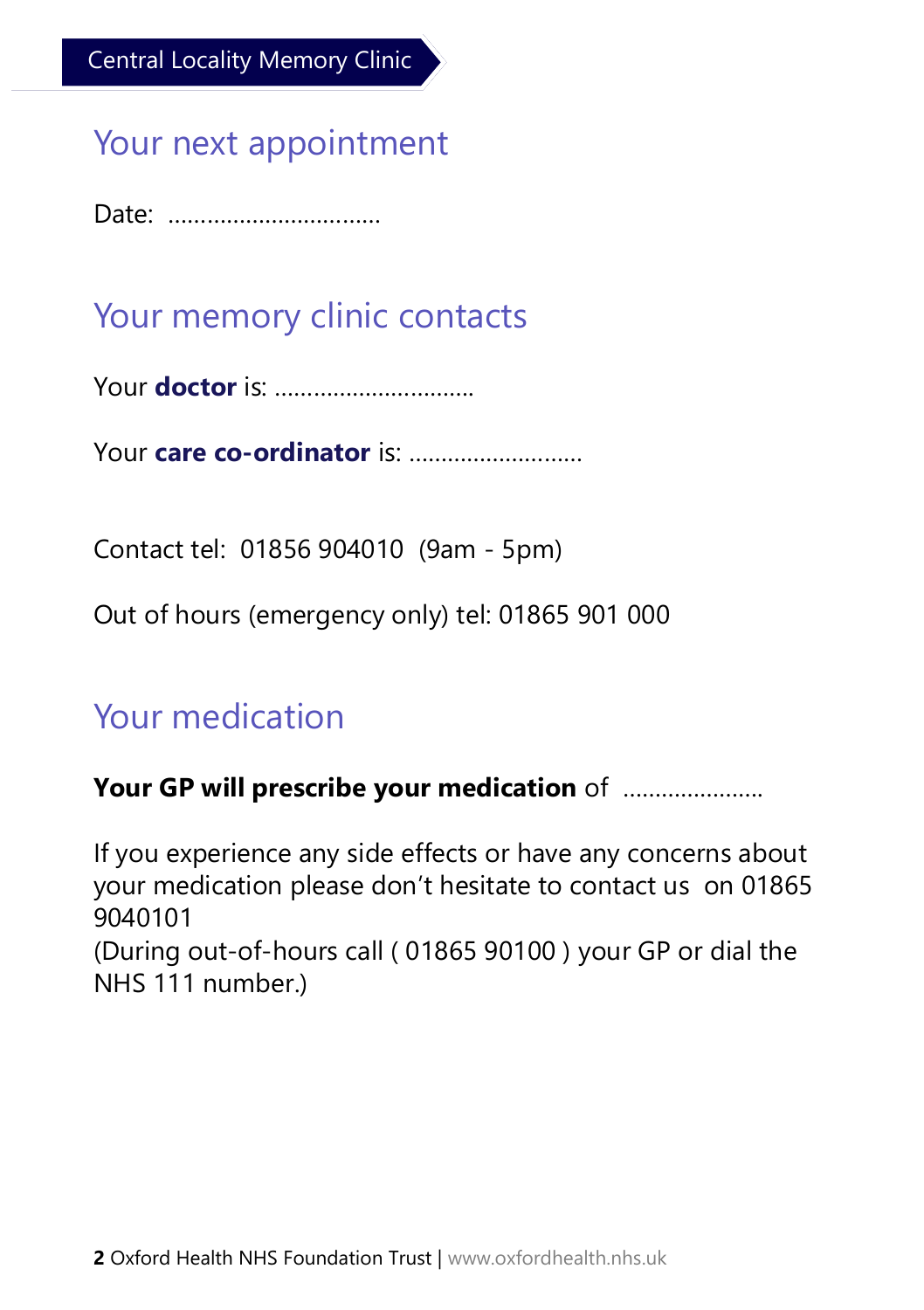## Other useful contacts

Your **dementia adviser** is: …………………………

Tel: …………………………...

#### **Dementia Oxfordshire Information Line**

Tel: 01865 410210 Email: info@dementiaoxfordshire.org.uk Website:<http://www.dementiaoxfordshire.org.uk/>

#### **Alzheimer's Society**: [www.alzheimers.org.uk](http://www.alzheimers.org.uk)

#### **Carers Oxfordshire**

Tel: 0845 050 7666 Website: [www.carersoxfordshire.org.uk](http://www.carersoxfordshire.org.uk) You can call Carers Oxfordshire to register as a carer and to register for emergency care. You can also contact them for information about courses for carers

#### **Dementia Research**

Tel: 0300 1115 111 Website: www.joindementiaresearch.nihr.ac.uk

### **NIHR Clinical Research Network: Thames Valley and South Midlands**

Tel: 01865 231556 Website: [www.nihr.ac.uk/nihr](http://www.nihr.ac.uk/nihr-in-your-area/thames-valley-and-south-midlands)-in-your-area/thames-valley-andsouth-[midlands](http://www.nihr.ac.uk/nihr-in-your-area/thames-valley-and-south-midlands)

You can contact NIHR if you are interested in taking part in research related to memory difficulties.